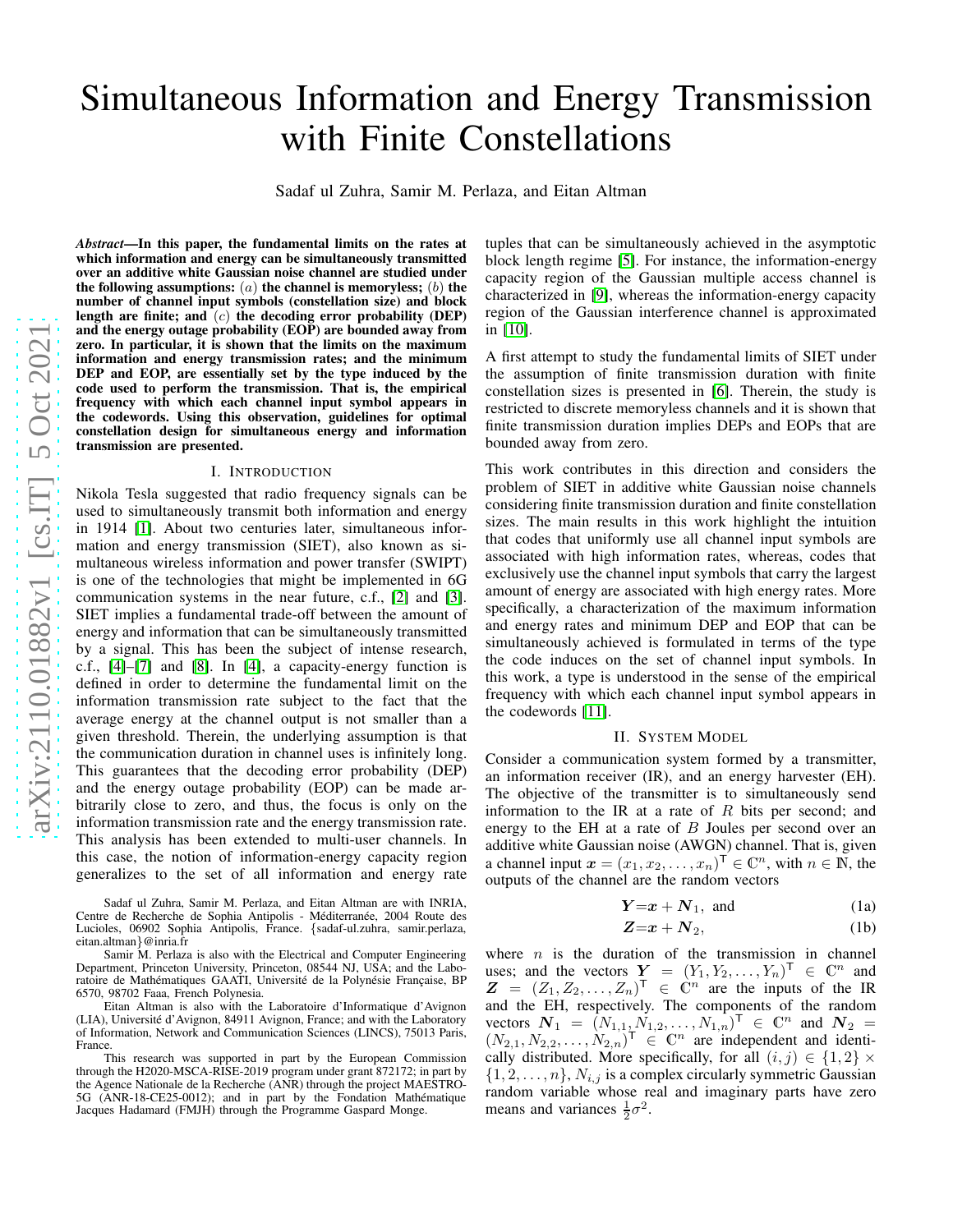That is, for all  $y = (y_1, y_2, \dots, y_n)^\top \in \mathbb{C}^n$ , for all  $z =$  $(z_1, z_2, \ldots, z_n)^\mathsf{T} \in \mathbb{C}^n$ , and for all  $\boldsymbol{x} = (x_1, x_2, \ldots, x_n)^\mathsf{T} \in$  $\mathbb{C}^n$ , it holds that the joint probability density function of the channel outputs  $(Y, Z)$  satisfies  $f_{YZ|X}(y, z|x)$  =  $f_{Y|X}(y|x) f_{Z|X}(z|x)$ , where

$$
f_{\mathbf{Y}|\mathbf{X}}(\mathbf{y}|\mathbf{x}) = \prod_{t=1}^{n} f_{Y|X}(y_t|x_t) \text{ and } (2)
$$

<span id="page-1-8"></span>
$$
f_{\mathbf{Z}|\mathbf{X}}(\mathbf{z}|\mathbf{x}) = \prod_{t=1}^{n} f_{Z|X}(z_t|x_t),
$$
\n(3)

and for all  $t \in \{1, 2, ..., n\},\$ 

$$
f_{Y|X}(y_t|x_t) =
$$
  
\n
$$
\frac{1}{\pi\sigma^2} \exp\left(-\frac{(\Re(y_t) - \Re(x_t))^2 + (\Im(y_t) - \Im(x_t))^2}{\sigma^2}\right), (4a)
$$
  
\n
$$
f_{Z|X}(z_t|x_t) =
$$
  
\n
$$
\frac{1}{\pi\sigma^2} \exp\left(-\frac{(\Re(z_t) - \Re(x_t))^2 + (\Im(z_t) - \Im(x_t))^2}{\sigma^2}\right).
$$
 (4b)

Within this framework, two tasks must be accomplished: information transmission and energy transmission.

#### *A. Information Transmission*

Assume that the information transmission takes place using a modulation scheme that uses  $L$  symbols. That is, there is a set

<span id="page-1-5"></span>
$$
\mathcal{X} \triangleq \{x^{(1)}, x^{(2)}, \dots, x^{(L)}\} \subset \mathbb{C}
$$
 (5)

that contains all possible channel input symbols, and  $L \triangleq |\mathcal{X}|$ . Let  $M$  be the number of message indices to be transmitted within *n* channel uses. That is,  $M \leq 2^{n \lfloor \log_2 L \rfloor}$  To reliably transmit a message index, the transmitter uses an  $(n, M)$ -code defined as follows.

<span id="page-1-2"></span>Definition 1. (n, M)*-code: An* (n, M)*-code for the random transformation in* [\(1\)](#page-0-0) *is a system:*

$$
\{(\bm{u}(1),\mathcal{D}_1),(\bm{u}(2),\mathcal{D}_2),\ldots,(\bm{u}(M),\mathcal{D}_M)\},\qquad(6)
$$

*where, for all*  $(i, j) \in \{1, 2, ..., M\}^2, i \neq j$ ,

$$
\mathbf{u}(i)=(u_1(i),u_2(i),\ldots,u_n(i))\in\mathcal{X}^n,\qquad\qquad(7a)
$$

$$
\mathcal{D}_i \cap \mathcal{D}_j = \phi,\tag{7b}
$$

$$
\bigcup_{i=1} \mathcal{D}_i \subseteq \mathbb{C}^n, \text{ and } \tag{7c}
$$

$$
|u_t(i)| \leqslant P,\tag{7d}
$$

where  $P$  is the peak-power constraint. Assume that the transmitter uses the  $(n, M)$ -code

<span id="page-1-1"></span>
$$
\mathscr{C} \triangleq \{(\boldsymbol{u}(1), \mathcal{D}_1), (\boldsymbol{u}(2), \mathcal{D}_2), \ldots, (\boldsymbol{u}(M), \mathcal{D}_M)\},\quad (8)
$$

that satisfies [\(7\)](#page-1-0). The information rate of any  $(n, M)$ -code is given by

<span id="page-1-6"></span>
$$
R = \frac{\log_2 M}{n} \tag{9}
$$

in bits per channel use. To transmit the message index  $i$ , with  $i \in \{1, 2, ..., M\}$ , the transmitter uses the codeword  $u(i) = (u_1(i), u_2(i), \ldots, u_n(i))$ . That is, at channel use t,

with  $t \in \{1, 2, \ldots, n\}$ , the transmitter inputs the symbol  $u_t(i)$ into the channel. At the end of  $n$  channel uses, the IR observes a realization of the random vector  $\boldsymbol{Y} = (Y_1, Y_2, \dots, Y_n)^\mathsf{T}$ in [\(1a\)](#page-0-1). The IR decides that message index j, with  $j \in$  $\{1, 2, \ldots, M\}$ , was transmitted, if the event  $Y \in \mathcal{D}_j$  takes place, with  $\mathcal{D}_j$  in [\(8\)](#page-1-1). That is, the set  $\mathcal{D}_j \in \mathbb{C}^n$  is the region of correct detection for message index  $j$ . Therefore, the DEP associated with the transmission of message index  $i$  is

$$
\gamma_i(\mathscr{C}) \triangleq 1 - \int_{\mathcal{D}_i} f_{\boldsymbol{Y}|\boldsymbol{X}}(\boldsymbol{y}|\boldsymbol{u}(i)) \mathrm{d}\boldsymbol{y},\tag{10}
$$

<span id="page-1-3"></span>and the average DEP is

$$
\gamma(\mathscr{C}) \triangleq \frac{1}{M} \sum_{i=1}^{M} \gamma_i(\mathscr{C}). \tag{11}
$$

Using this notation, Definition [1](#page-1-2) can be refined as follows.

<span id="page-1-4"></span>**Definition 2**  $((n, M, \epsilon)$ -codes). An  $(n, M)$ -code for the ran*dom transformation in [\(1\)](#page-0-0), denoted by* C*, is said to be an*  $(n, M, \epsilon)$ -code if

$$
\gamma(\mathscr{C}) < \epsilon. \tag{12}
$$

#### *B. Energy Transmission*

Let  $q: \mathbb{C} \to [0, +\infty]$  be a positive function such that given a channel output  $z \in \mathbb{C}$ , the value  $g(z)$  is the energy harvested from such channel output. The energy transmission task must ensure that a minimum average energy  $B$  is harvested at the EH at the end of *n* channel uses. Let  $\bar{g}: \mathbb{C}^n \to [0, +\infty]$  be a positive function such that given n channel outputs  $z =$  $(z_1, z_2, \ldots, z_n)$ , the average energy is

$$
\bar{g}(z) = \frac{1}{n} \sum_{t=1}^{n} g(z_t),
$$
\n(13)

<span id="page-1-0"></span>in energy units per channel use. Assume that the transmitter uses the code  $\mathscr C$  in [\(8\)](#page-1-1). Then, the EOP associated with the transmission of message index i, with  $i \in \{1, 2, ..., M\},\$ is

$$
\theta_i(\mathscr{C},B)\triangleq\Pr[\bar{g}(\boldsymbol{Z})
$$

where the probability is with respect to the probability density function  $f_{Z|X}$  in [\(3\)](#page-1-3); and the average EOP is given by

<span id="page-1-7"></span>
$$
\theta(\mathscr{C},B) \triangleq \frac{1}{M} \sum_{i=1}^{M} \theta_i(\mathscr{C},B). \tag{15}
$$

This leads to the following refinement of Definition [2.](#page-1-4)

**Definition 3** ( $(n, M, \epsilon, B, \delta)$ -code). An  $(n, M, \epsilon)$ -code for the *random transformation in* [\(1\)](#page-0-0)*, denoted by*  $\mathcal{C}$ *, is said to be an*  $(n, M, \epsilon, B, \delta)$ -code if

$$
\theta(\mathscr{C},B) < \delta. \tag{16}
$$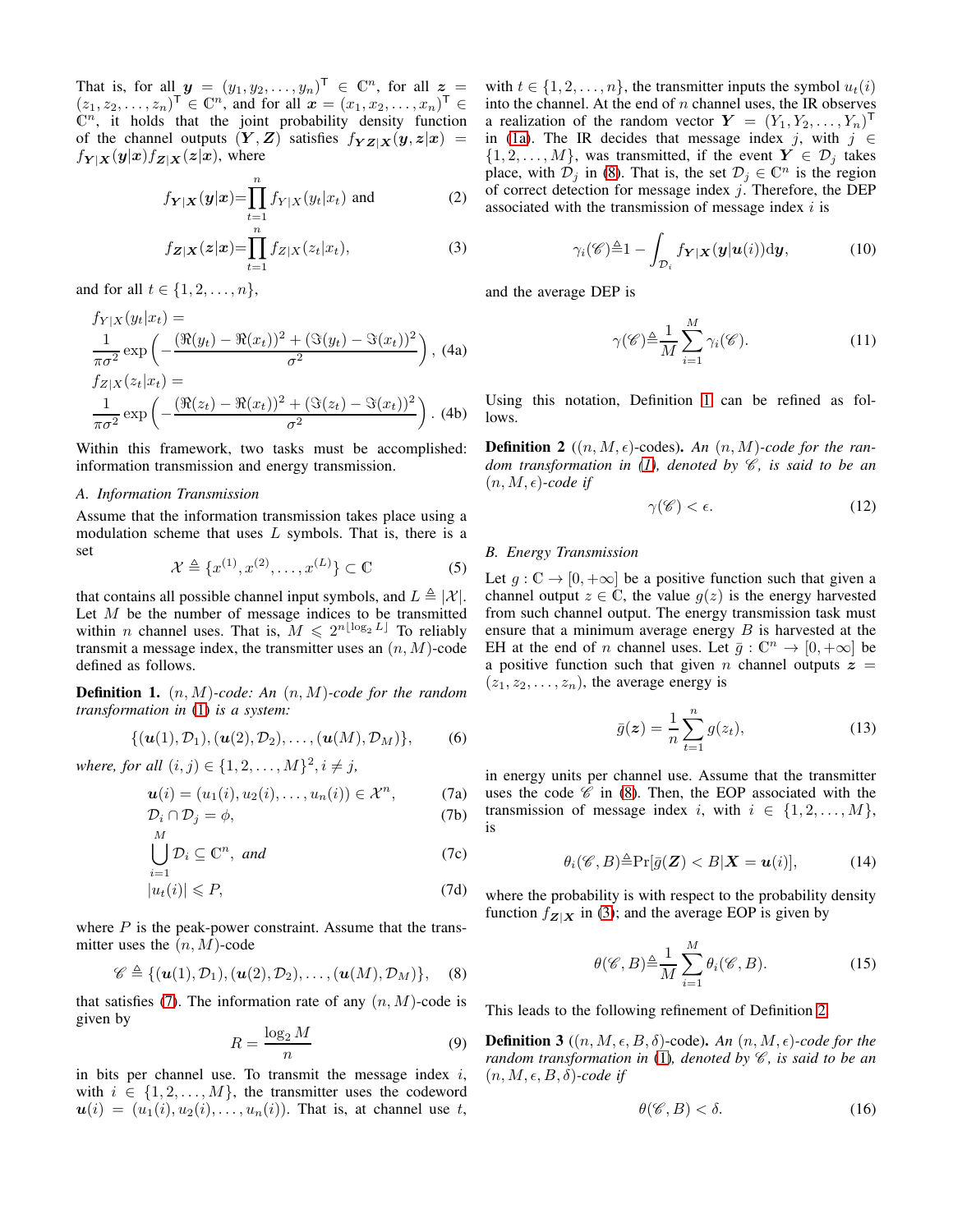## III. MAIN RESULTS

The results in this section are presented in terms of the types induced by the codewords of a given code. Given an  $(n, M, \epsilon, B, \delta)$ -code denoted by  $\mathscr C$  of the form in [\(8\)](#page-1-1), the type induced by the codeword  $u(i)$ , with  $i \in \{1, 2, ..., M\}$ , is a probability mass function (pmf) whose support is  $X$ in [\(5\)](#page-1-5). Such pmf is denoted by  $P_{u(i)}$  and for all  $\ell \in$  $\{1, 2, \ldots, L\},\$ 

<span id="page-2-3"></span>
$$
P_{\mathbf{u}(i)}(x^{(\ell)}) \triangleq \frac{1}{n} \sum_{t=1}^{n} \mathbb{1}_{\{u_t(i) = x^{(\ell)}\}},\tag{17}
$$

where  $x^{(\ell)}$  is an element of X in [\(5\)](#page-1-5). The type induced by all the codewords in  $\mathscr C$  is also a pmf on the set  $\mathscr X$  in [\(5\)](#page-1-5). Such pmf is denoted by  $P_{\mathscr{C}}$  and for all  $\ell \in \{1, 2, ..., L\}$ ,

<span id="page-2-0"></span>
$$
P_{\mathscr{C}}(x^{(\ell)}) \triangleq \frac{1}{M} \sum_{i=1}^{M} P_{\mathbf{u}(i)}(x^{(\ell)}).
$$
 (18)

Using this notation, the main results are essentially upper bounds on the information rate  $R$  in [\(9\)](#page-1-6) and energy rate  $B$  in [\(14\)](#page-1-7); as well as, lower bounds on the average DEP  $\epsilon$  and average EOP  $\delta$  for all possible  $(n, M, \epsilon, B, \delta)$ -codes. These bounds are provided assuming that the  $L$  channel input symbols in  $X$  and the block length  $n$  are finite.

#### *A. Energy Transmission Rate and Average EOP*

The following lemma introduces an upper bound on the energy transmission rate that holds for all possible  $(n, M, \epsilon, B, \delta)$ codes.

<span id="page-2-1"></span>**Lemma 1.** *Given an*  $(n, M, \epsilon, B, \delta)$ -code denoted by  $\mathscr C$  for the *random transformation in* [\(1\)](#page-0-0) *of the form in* [\(8\)](#page-1-1)*, the energy transmission rate* B *satisfies,*

<span id="page-2-2"></span>
$$
B \le \frac{1}{1-\delta} \sum_{\ell=1}^{L} P_{\mathscr{C}}(x^{(\ell)}) \mathbb{E}\left[g\left(x^{(\ell)} + W\right)\right],\qquad(19)
$$

*where*  $P_{\mathscr{C}}$  *is defined in* [\(18\)](#page-2-0) *and the expectation is with respect to* W*, which is a complex circularly symmetric Gaussian random variable whose real and imaginary parts have zero means and variances*  $\frac{1}{2}\sigma^2$ .

*Proof:* The proof of Lemma [1](#page-2-1) is presented in [\[12\]](#page-5-11). ■

An observation from Lemma [1](#page-2-1) is that the limit on the energy rate B does not depend on the individual types  $P_{u(1)}$ ,  $P_{u(2)}$ ,  $\ldots$ ,  $P_{\mathbf{u}(M)}$  but on the type induced by all codewords, i.e.,  $P_{\mathscr{C}}$ . The inequality in [\(19\)](#page-2-2) implies the following corollary.

<span id="page-2-9"></span>**Corollary 1.** *Given an*  $(n, M, \epsilon, B, \delta)$ -code denoted by  $\mathscr C$ *for the random transformation in* [\(1\)](#page-0-0) *of the form in* [\(8\)](#page-1-1)*, the average EOP* δ *satisfies,*

$$
\delta \ge \left(1 - \frac{1}{B} \sum_{\ell=1}^{L} P_{\mathscr{C}}(x^{(\ell)}) \mathbb{E}\left[g(x^{(\ell)} + W\right]\right)^{+}.
$$
 (20)

*where*  $P_{\mathscr{C}}$  *is defined in* [\(18\)](#page-2-0) *and the expectation is with respect to* W*, which is a complex circularly symmetric Gaussian random variable whose real and imaginary parts have zero means and variances*  $\frac{1}{2}\sigma^2$ .

# *B. Average Decoding Error Probability*

The analysis of the information transmission rate and the average DEP of a given code  $\mathscr C$  of the form in [\(8\)](#page-1-1) depends on the choice of the decoding sets  $\mathcal{D}_1, \mathcal{D}_2, \ldots, \mathcal{D}_M$ . Without any loss of generality, assume that for all  $i \in \{1, 2, \ldots, M\}$ , the decoding set  $\mathcal{D}_i$  is written in the form

<span id="page-2-5"></span>
$$
\mathcal{D}_i = \mathcal{D}_{i,1} \times \mathcal{D}_{i,2} \times \ldots \times \mathcal{D}_{i,n}, \tag{21}
$$

where for all  $t \in \{1, 2, ..., n\}$ , the set  $\mathcal{D}_{i,t}$  is a subset of C.

The following lemma introduces a lower bound on the average DEP that holds for all possible  $(n, M, \epsilon, B, \delta)$ -codes.

<span id="page-2-4"></span>**Lemma 2.** *Given an*  $(n, M, \epsilon, B, \delta)$ *-code*  $\mathscr C$  *for the random transformation in* [\(1\)](#page-0-0) *of the form in* [\(8\)](#page-1-1)*, the average DEP*  $\epsilon$ *satisfies,*

$$
\epsilon \ge 1 - \frac{1}{M} \sum_{i=1}^{M} \exp\left(-nH(P_{\mathbf{u}(i)}) - nD(P_{\mathbf{u}(i)}||Q)\right)
$$

$$
+ n \log \sum_{j=1}^{L} \int_{\mathcal{E}_j} f_{Y|X}(y|x^{(j)}) \mathrm{d}y\right), \tag{22}
$$

where,  $P_{\bm{u}(i)}$  is the type defined in [\(17\)](#page-2-3); the function  $Q$  is a *pmf on*  $\mathcal X$  *in* [\(5\)](#page-1-5) *such that for all*  $i \in \{1, 2, \ldots, L\}$ *,* 

<span id="page-2-8"></span>
$$
Q\left(x^{(i)}\right) = \frac{\int_{\mathcal{E}_i} f_{Y|X}(y|x^{(i)}) \, dy}{\sum_{j=1}^L \int_{\mathcal{E}_j} f_{Y|X}(y|x^{(j)}) \, dy};\tag{23}
$$

*and for all*  $\ell \in \{1, 2, \ldots, L\}$ *, the set*  $\mathcal{E}_{\ell}$  *is* 

$$
\mathcal{E}_{\ell} = \mathcal{D}_{i^{\star},t^{\star}},\tag{24}
$$

where  $(i^*, t^*)$  satisfies

<span id="page-2-6"></span>
$$
(i^{\star}, t^{\star}) \triangleq \arg \min_{(i,t) \in \{1,2,\dots,M\} \times \{1,2,\dots,n\}} \int_{\mathcal{D}_{i,t}} f_{Y|X}(y|x^{(\ell)}) \mathrm{d}y. \tag{25}
$$

*Proof:* The proof of Lemma [2](#page-2-4) is presented in [\[12\]](#page-5-11). ■

A class of codes that is of particular interest in this study is that of homogeneous codes, which are defined hereunder.

<span id="page-2-7"></span>**Definition 4** (Homogeneous Codes). *An*  $(n, M, \epsilon, B, \delta)$ *-code denoted by* C *for the random transformation in* [\(1\)](#page-0-0) *of the form in* [\(8\)](#page-1-1) *is said to be homogeneous if for all*  $i \in \{1, 2, \ldots, M\}$ *and for all*  $l \in \{1, 2, \ldots, L\}$ *, it holds that* 

$$
P_{u(i)}(x^{(\ell)}) = P_{\mathscr{C}}(x^{(\ell)}),\tag{26}
$$

*and for all*  $(i, t) \in \{1, 2, ..., M\} \times \{1, 2, ..., n\}$  *for which*  $u_t(i) = x^{(\ell)}$ , for some  $\ell \in \{1, 2, \ldots, L\}$ , it holds that,

<span id="page-2-10"></span>
$$
\mathcal{D}_{i,t} = \mathcal{E}_{\ell},\tag{27}
$$

*where,*  $P_{\mathbf{u}(i)}$  *and*  $P_{\mathcal{C}}$  *are the types defined in* [\(17\)](#page-2-3) *and* [\(18\)](#page-2-0)*, respectively; the sets*  $\mathcal{D}_{i,t}$  *are defined in* [\(21\)](#page-2-5)*; and the sets*  $\mathcal{E}_{\ell}$ *are defined in* [\(25\)](#page-2-6)*.*

Homogeneous codes are essentially  $(n, M, \epsilon, B, \delta)$ -codes that satisfy two conditions. First, a given channel input symbol is used the same number of times in all codewords; and second, every channel input symbol is decoded with the same decoding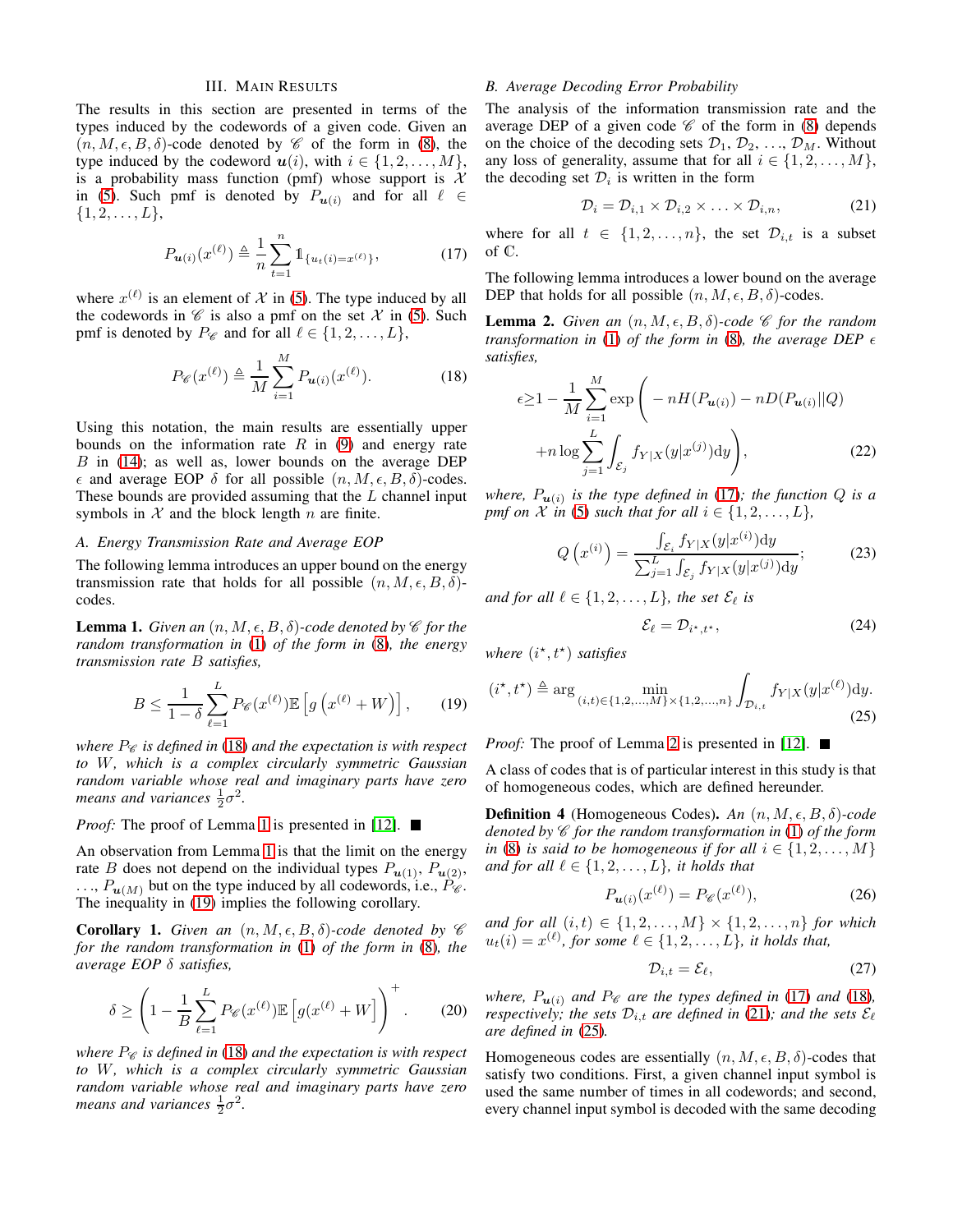set independently of the codeword and/or the position in the codeword. Lemma [2](#page-2-4) simplifies for the case of homogeneous codes (Defintion [4\)](#page-2-7) as follows.

<span id="page-3-7"></span>**Corollary 2.** *Given a homogeneous*  $(n, M, \epsilon, B, \delta)$ -code de*noted by*  $\mathscr C$  *for the random transformation in* [\(1\)](#page-0-0) *of the form in* [\(8\)](#page-1-1)*, the DEP*  $\epsilon$  *satisfies that* 

$$
\epsilon \ge 1 - \exp\left(-nH(P_{\mathscr{C}}) - nD(P_{\mathscr{C}}||Q) + n\log \sum_{j=1}^{L} \int_{\mathcal{E}_{j}} f_{Y|X}(y|x^{(j)}) \mathrm{d}y\right),\tag{28}
$$

*where,*  $P_{\mathscr{C}}$  *is the type defined in* [\(18\)](#page-2-0)*; the pmf*  $Q$  *is defined in* [\(23\)](#page-2-8) *and for all*  $j \in \{1, 2, \ldots, L\}$ *, the sets*  $\mathcal{E}_j$  *are defined in* [\(25\)](#page-2-6)*.*

Note that the right-hand side of [\(28\)](#page-3-0) is minimized when the following condition is met,

<span id="page-3-1"></span>
$$
P_{\mathscr{C}} = Q. \tag{29}
$$

This observation leads to the following corollary.

<span id="page-3-9"></span>**Corollary 3.** Given a homogeneous  $(n, M, \epsilon, B, \delta)$ -code de*noted by* C *for the random transformation in* [\(1\)](#page-0-0) *of the form in* [\(8\)](#page-1-1), such that [\(29\)](#page-3-1) *is satisfied, the DEP*  $\epsilon$  *satisfies that* 

$$
\epsilon \geq 1 - \exp\left(-nH(Q) + n\log\left(\sum_{j=1}^{L} \int_{\mathcal{E}_j} f_{Y|X}(y|x^{(j)}) \,dy\right)\right),\,(30)
$$

*where the pmf*  $Q$  *is defined in* [\(23\)](#page-2-8) *and for all*  $j \in \mathbb{C}$  $\{1, 2, \ldots, L\}$ *, the sets*  $\mathcal{E}_j$  *are defined in* [\(25\)](#page-2-6)*.* 

Note that the equality in [\(29\)](#page-3-1) reveals the optimal choice of  $P_{\mathscr{C}}$ with respect to the average DEP, which is using the channel input symbols in  $X$  with a probability that is proportional to the probability of correct decoding.

## *C. Information Transmission Rate*

A first upper bound on the information rate is obtained by upper bounding the number of codewords that a code might possess given the particular types  $P_{u(1)}$ ,  $P_{u(2)}$ , ...,  $P_{u(n)}$ ; or the average type  $P_{\mathscr{C}}$  in [\(18\)](#page-2-0). The following lemma introduces such a bound for the case of a homogeneous code.

<span id="page-3-2"></span>**Lemma 3.** *Given a homogeneous*  $(n, M, \epsilon, B, \delta)$ -code de*noted by*  $\mathscr C$  *for the random transformation in* [\(1\)](#page-0-0) *of the form in* [\(8\)](#page-1-1)*, the information transmission rate* R *in* [\(9\)](#page-1-6) *is such that*

$$
R \le \frac{1}{n} \log_2 \left( \frac{n!}{\prod_{\ell=1}^L (n P_{\mathscr{C}}(x^{(\ell)}))!} \right) \le \log_2 L,\tag{31}
$$

*where,*  $P_{\mathscr{C}}$  *is the type defined in* [\(18\)](#page-2-0)*.* 

*Proof:* The proof of Lemma [3](#page-3-2) is presented in [\[12\]](#page-5-11). ■

Lemma [3](#page-3-2) can be written in terms of the entropy of the type  $P_{\mathscr{C}}$  as shown by the following corollary.

<span id="page-3-3"></span>**Corollary 4.** *Given a homogeneous*  $(n, M, \epsilon, B, \delta)$ *-code denoted by*  $\mathscr C$  *for the random transformation in* [\(1\)](#page-0-0) *of the form in* [\(8\)](#page-1-1)*, the information transmission rate* R *in* [\(9\)](#page-1-6) *is such that*

<span id="page-3-4"></span>
$$
R \le H\left(P_{\mathscr{C}}\right) + \frac{1}{n^2} \left(\frac{1}{12} - \sum_{\ell=1}^{L} \frac{1}{12P_{\mathscr{C}}(x^{(\ell)}) + 1}\right)
$$

$$
+ \frac{1}{n} \left(\log\left(\sqrt{2\pi}\right) - \sum_{\ell=1}^{L} \log\sqrt{2\pi P_{\mathscr{C}}(x^{(\ell)})}\right)
$$

$$
- \frac{\log n}{n} \left(\frac{L-1}{2}\right),\tag{32}
$$

<span id="page-3-0"></span>*where,*  $P_{\mathscr{C}}$  *is the type defined in* [\(18\)](#page-2-0)*.* 

*Proof:* The proof of Corollary [4](#page-3-3) is presented in [\[12\]](#page-5-11). ■

Note that all terms in [\(32\)](#page-3-4), except the entropy  $H(P_{\mathscr{C}})$ , vanish with the block length  $n$ . This implies that the information rate is essentially constrained by the entropy of the channel input symbols. In particular, note that  $H(P_{\mathscr{C}}) \leq \log_2 L$ .

#### *D. Information and Energy Trade-Off*

The results presented above lead to the following result.

<span id="page-3-6"></span>**Theorem 1.** *Given a homogeneous*  $(n, M, \epsilon, B, \delta)$ *-code denoted by*  $\mathscr C$  *for the random transformation in* [\(1\)](#page-0-0) *of the form in* [\(8\)](#page-1-1)*, the following holds*

$$
R \le H(P_{\mathscr{C}}) + \frac{1}{n^2} \left( \frac{1}{12} - \sum_{\ell=1}^{L} \frac{1}{12P_{\mathscr{C}}(x^{(\ell)}) + 1} \right) + \frac{1}{n} \left( \log \left( \sqrt{2\pi} \right) - \sum_{\ell=1}^{L} \log \sqrt{2\pi P_{\mathscr{C}}(x^{(\ell)})} \right) - \frac{\log n}{n} \left( \frac{L - 1}{2} \right);
$$
\n(33)

<span id="page-3-8"></span>
$$
B \le \frac{1}{1-\delta} \sum_{\ell=1}^{L} P_{\mathscr{C}}(x^{(\ell)}) \mathbb{E}\left[g\left(x^{(\ell)} + W\right)\right]; \text{ and } (34)
$$

<span id="page-3-10"></span><span id="page-3-5"></span>
$$
\epsilon \ge 1 - \exp\left(-nH(P_{\mathscr{C}}) - nD(P_{\mathscr{C}}||Q) + n\log \sum_{j=1}^{L} \int_{\mathcal{E}_{j}} f_{Y|X}(y|x^{(j)}) \mathrm{d}y\right).
$$
 (35)

*where,*  $P_{\mathscr{C}}$  *is the type defined in* [\(18\)](#page-2-0)*; the pmf Q is defined in* [\(23\)](#page-2-8)*;* for all  $j \in \{1, 2, \ldots, L\}$ *, the sets*  $\mathcal{E}_j$  *are defined in* [\(25\)](#page-2-6)*; and the expectation in* [\(34\)](#page-3-5) *is with respect to* W*, which is a complex circularly symmetric Gaussian random variable whose real and imaginary parts have zero means and variances*  $\frac{1}{2}\sigma^2$ .

*Proof.* The proof of Theorem [1](#page-3-6) follows from Corollary [4,](#page-3-3) □ Lemma [1;](#page-2-1) and Corollary [2.](#page-3-7)

Theorem [1](#page-3-6) quantifies the trade-off between all parameters of a homogeneous  $(n, M, \epsilon, B, \delta)$ -code for the random transforma-tion in [\(1\)](#page-0-0). Let such a code be denoted by  $\mathscr C$  of the form in [\(8\)](#page-1-1). Hence, both the upper bound on the information rate in [\(33\)](#page-3-8) and the upper bound on the energy rate in [\(34\)](#page-3-5) depend on the type  $P_{\mathscr{C}}$ . The information rate is essentially upper bounded by the entropy of  $P_{\mathscr{C}}$ . Hence, codes whose codewords are such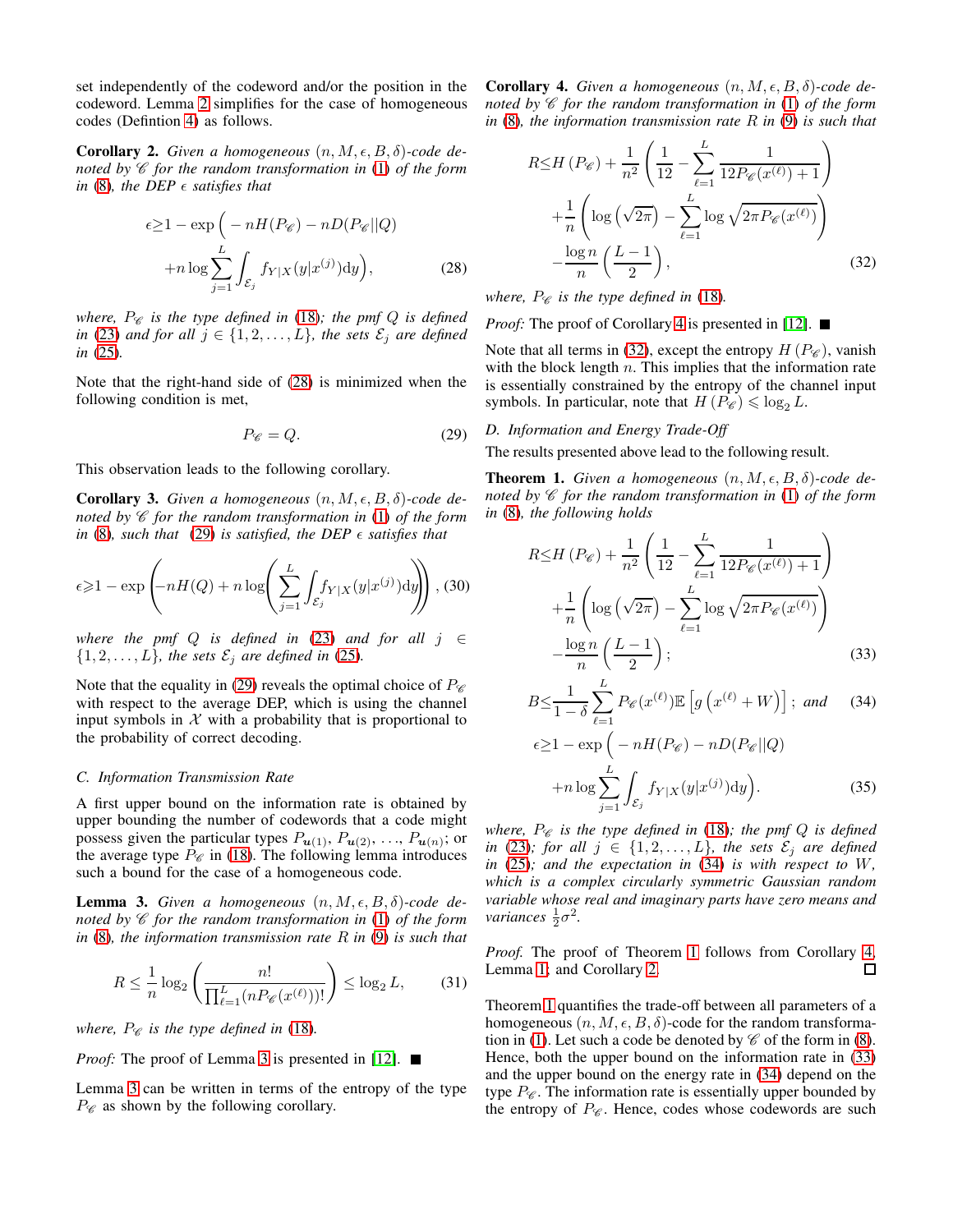<span id="page-4-0"></span>

Fig. 1: Upper bounds on the information rate in [\(33\)](#page-3-8) and energy rate in [\(34\)](#page-3-5) for a homogeneous code built upon a 16- QAM constellation as a function of the EOP  $\delta$ .

that every channel input symbol is used the same number of times are less constrained in terms of information rate. This is the case in which  $P_{\mathscr{C}}$  is a uniform distribution. Alternatively, using a uniform type  $P_{\mathscr{C}}$  might dramatically constrain the energy transmission rate. For instance, if the constellation is such that for at least one pair  $(x_1, x_2) \in \mathcal{X}^2$ , it holds that  $\mathbb{E}[g(x_1+W)] < \mathbb{E}[g(x_2+W)]$  where the random variable W is defined in Lemma [1,](#page-2-1) then using the symbol  $x_1$  equally often as  $x_2$  certainly constraints the energy rate. Codes than might potentially exhibit the largest energy rates are those in which the symbols x that maximize  $\mathbb{E}[g(x+W)]$  are used more often. Clearly, this deviates from the uniform distribution and thus, constraints the information rate.

Another interesting trade-off appears between the DEP and EOP. From Corollary [1,](#page-2-9) it follows that codes whose codewords contain mainly channel input symbols  $x$  that maximize  $\mathbb{E}[g(x+W)]$  are more reliable from the perspective of energy transmission. Alternatively, from Corollary [3,](#page-3-9) it follows that codes that are more reliable in terms of information transmission are those whose codewords contain more channel input symbols with the smallest DEP. That is, when  $P_{\mathscr{C}}$  approaches the pmf  $Q$  in [\(23\)](#page-2-8).

## IV. EXAMPLES

Consider a homogeneous  $(n, M, \epsilon, B, \delta)$ -code  $\mathscr C$  (Definition [4\)](#page-2-7) for the random transformation in [\(1\)](#page-0-0) of the form in [\(8\)](#page-1-1) built upon a 16-QAM constellation. More specifically, the set of channel input symbols  $\mathcal X$  in [\(5\)](#page-1-5) is:  $\mathcal X = \{(5 +$ i5),  $(-5 + i5)$ ,  $(-5 - i5)$ ,  $(5 - i5)$ ,  $(15 + i5)$ ,  $(5 + i15)$ ,  $(-5 +$ i15),  $(-15 + i5)$ ,  $(-15 - i5)$ ,  $(-5 - i15)$ ,  $(5 - i15)$ ,  $(15$ i5),  $(15 + i15)$ ,  $(-15 + i15)$ ,  $(-15 - i15)$ ,  $(15 - i15)$ }. The decoding sets  $\mathcal{D}_1, \mathcal{D}_2, \ldots, \mathcal{D}_{16}$  in [\(27\)](#page-2-10) are those obtained from the maximum-à-posteriori (MAP) estimator  $[13]$  given the type  $P_{\mathscr{C}}$  in [\(18\)](#page-2-0). The block-length is fixed at  $n = 80$  channel uses and the noise variance  $\sigma^2 = 2$  in [\(4\)](#page-1-8). The energy harvested at the EH is calculated taking into account the non-linearities at the receiver described in [\[14\]](#page-5-13). In particular, given a type  $P_{\mathscr{C}}$ , the expression  $\sum_{\ell=1}^{L} P_{\mathscr{C}}(x^{(\ell)}) \mathbb{E}\left[g\left(x^{(\ell)}+W\right)\right]$  in [\(34\)](#page-3-5)

<span id="page-4-1"></span>

Fig. 2: Upper bound on the energy rate in [\(34\)](#page-3-5) for a homogeneous code built upon a 16-QAM constellation as a function of the lower bound on the DEP in [\(35\)](#page-3-10).

is obtained by using [\[14,](#page-5-13) Proposition 1], which is denoted by  $P_{del}$  therein. The choice of parameters while using [\[14,](#page-5-13) Proposition 1] is  $k_2 = k_4 = 1$  and  $|h| = |\tilde{h}| = 1$ .

In Figure [1,](#page-4-0) given a type  $P_{\mathscr{C}}$ , the upper bound on the information transmission rate and the upper bound on the energy transmission rate in [\(33\)](#page-3-8) and [\(34\)](#page-3-5), respectively, are depicted. Each point in the curves corresponds to a different type  $P_{\mathscr{C}}$ . Therein, it becomes evident that smaller EOPs imply smaller information and energy transmission rates. The maximum information rate achievable with a 16-QAM constellation is four bits per channel use. Nonetheless, when codewords are forced to exhibit the same type (homogeneous code), the information transmission rate does not exceed 3.51 bits per channel use. This maximum holds when the energy transmission rate is smaller than  $2 \times 10^4$  energy units, which corresponds to the maximum energy that might be delivered by codes whose type  $P_{\mathscr{C}}$  approaches the uniform distribution on  $X$ . Beyond this value, increasing the energy transmission rate implies deviating from the uniform distribution, which penalises the information transmission rate. The maximum energy rate implies types  $P_{\mathscr{C}}$  that concentrate on the symbols  $(15+i15), (-15+i15), (-15-i15), (15-i15)$ . A type  $P_{\mathscr{C}}$  that approaches the uniform distribution over these four channel inputs induces a lower bound on the information transmission rate of 1.9 bits per channel use. A type  $P_{\mathscr{C}}$  that concentrates on one of these channel input symbols induces a zero information rate.

Figure [2](#page-4-1) illustrates the upper bound on the energy transmission rate in [\(34\)](#page-3-5) as a function of the lower bound on the DEP in [\(35\)](#page-3-10) when the EOP is kept constant at  $\delta = 10^{-4}$  and  $n = 80$ . More specifically, each point on the curve in Figure [2](#page-4-1) for a given value of the DEP is associated with a type  $P_{\mathscr{C}}$ . This type is used to determine the upper bound on the energy transmission rate, which leads to the curve in Figure [2.](#page-4-1) Higher DEPs require types  $P_{\mathscr{C}}$  with less constraints, which increases the bound on the energy rate.